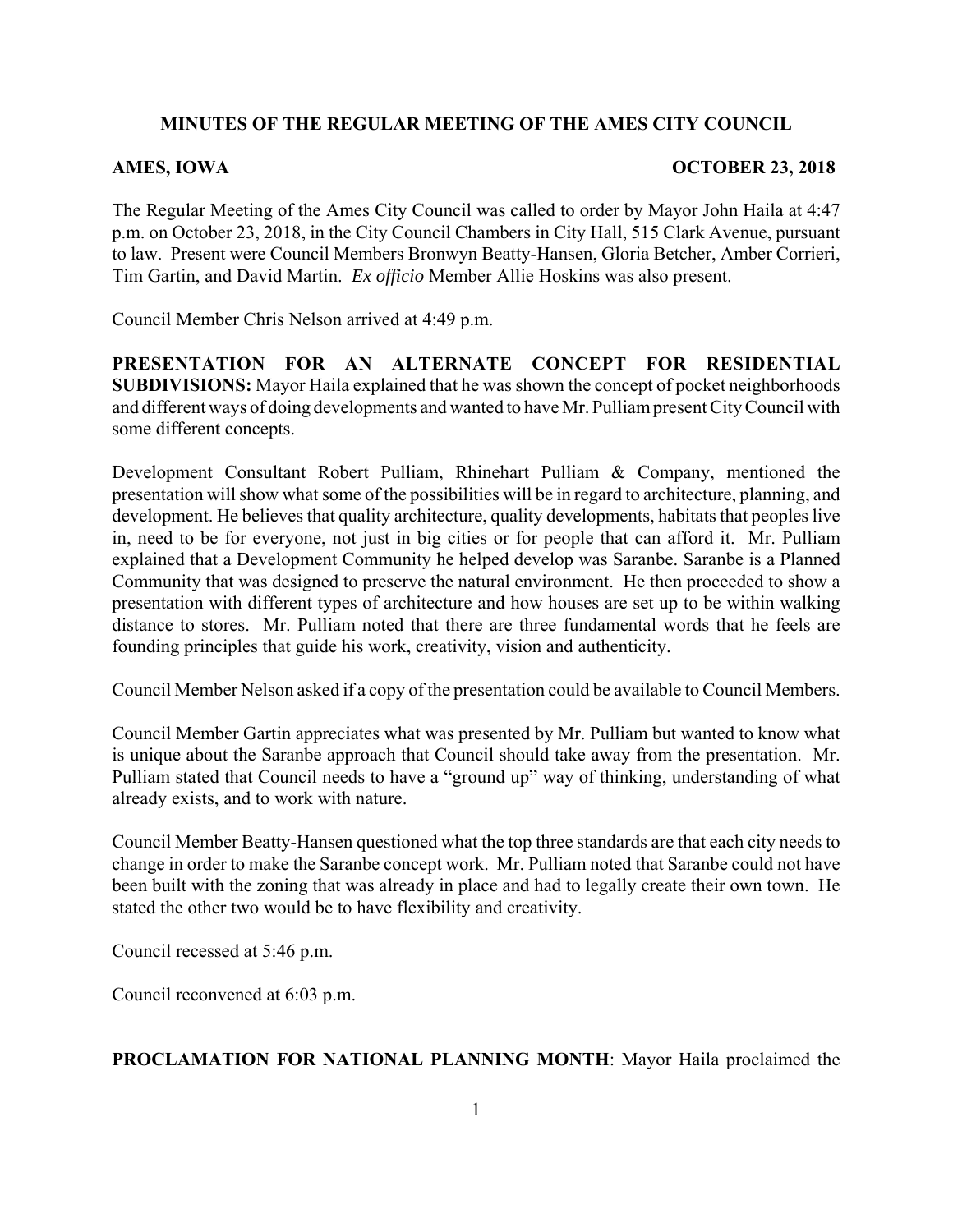month of October as "Community Planning Month." Accepting the Proclamation was Planning and Housing Director Kelly Diekmann. Mr. Diekmann mentioned that the Planning Department has a Transportation Planner and they do Community Planning.

**CONSENT AGENDA:** Moved by Betcher, seconded by Corrieri, to approve the following items on the Consent Agenda

- 3. Motion approving payment of claims
- 4. Motion approving Minutes of Regular Meeting of October 9, 2018, and Special Meeting of October 11, 2018
- 5. Motion approving Report of Contract Change Orders for October 1-15, 2018
- 6. Motion to set the following City Council meeting dates/times:
	- a. December 18, 2018, as Regular Meeting Date and canceling December 25, 2018, Regular Meeting Date
	- b. January 15, 2019, at 5:15 p.m. for CIP Workshop
	- c. February 1, 2019, at 2:00 p.m. for Budget Overview
	- d. February 5, 6, and 7, 2019, at 5:15 p.m. for Budget Hearings
	- e. February 12, 2019, at 5:15 p.m. for Budget Wrap-Up
	- f. March 5, 2019, at 6:00 p.m. for Regular Meeting and Final Budget Hearing
- 7. Motion approving renewal of the following Beer Permits, Wine Permits, and Liquor Licenses:
	- g. Class E Liquor, B Wine, & C Beer CVS Pharmacy #10452, 2420 Lincoln Way, #104
	- h. Class C Liquor Arcadia Café, 116 Welch Ave.
	- i. Class C Beer & B Wine Aldi, Inc. #48, 108 S.  $5<sup>th</sup>$  Street
	- j. Class E Liquor, C Beer, & B Wine
	- k. Class C Liquor North Grand Cinema, 2801 Grand Ave., Ste. 1300
- 8. Motion approving Carry-Out Wine Privilege for Class C Liquor Bar la Tosca, 400 Main Street
- 9. RESOLUTION NO. 18-577 setting date of public hearing for November 13, 2018, on Development Agreement with Barilla America, Inc., with tax increment rebate incentives and project development requirements, not to exceed \$3 million
- 10. RESOLUTION NO. 18-578 approving Quarterly Investment Report for period ending September 30, 2018
- 11. RESOLUTION NO. 18-579 approving award of 2018 Edward Byrne Memorial Justice Assistance Grant by the Police Department
- 12. South Grand Extension Project:
	- a. RESOLUTION NO. 18-580 approving Purchase Agreement for two Walter Estate properties
	- b. RESOLUTION NO. 18-581 approving Purchase Agreement for Tall Timber property
	- c. RESOLUTION NO. 18-582 approving Purchase Agreement with Stone Court Apartment Corporation Housing Association
- 13. RESOLUTION NO. 18-583 approving Amendment to Professional Services Agreement with WHKS regarding Flood Mitigation - River Flooding
- 14. RESOLUTION NO. 18-584 approving waiver of parking enforcement and meter fees at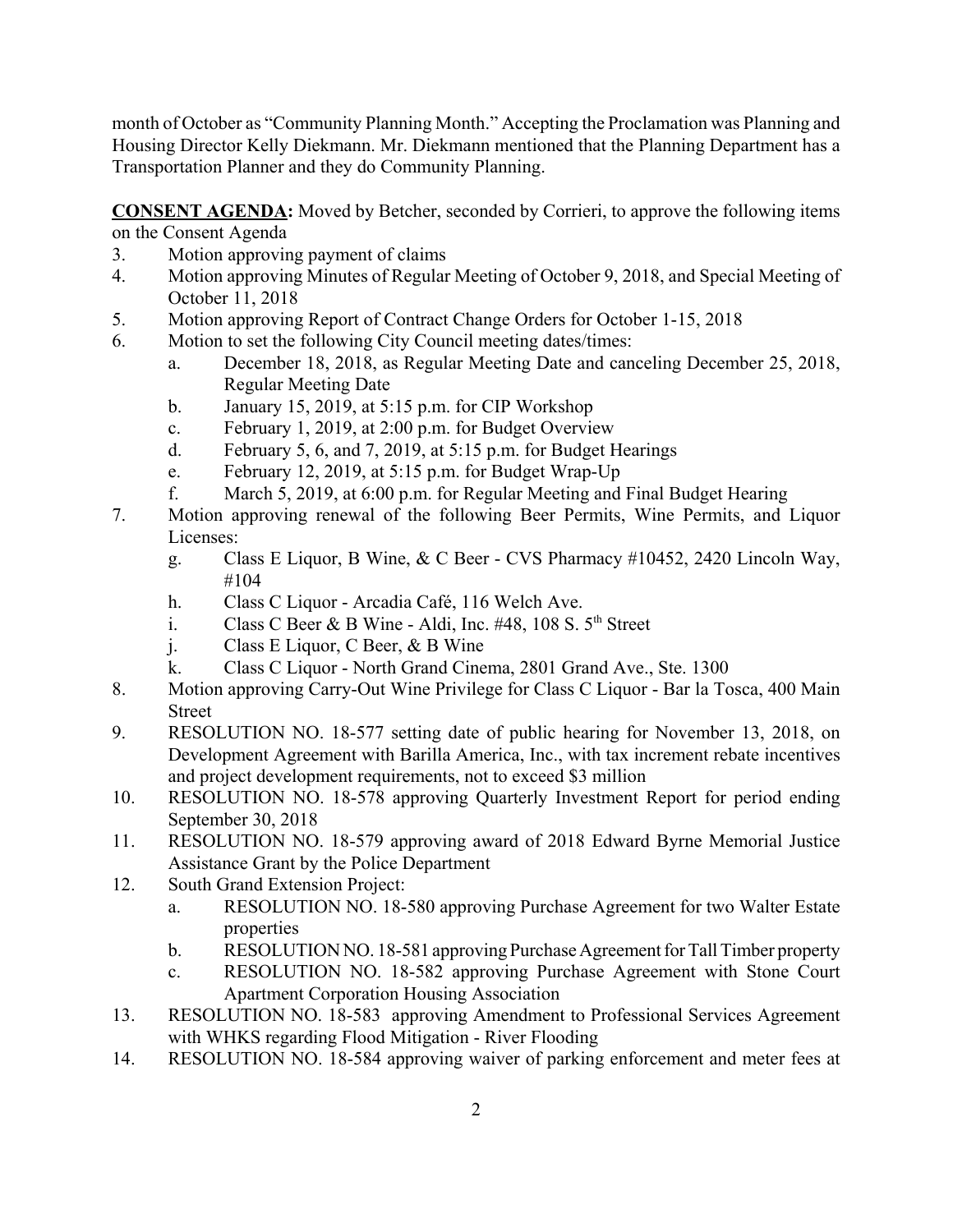polling locations with metered parking

- 15. RESOLUTION NO. 18-585approving street closure of northbound lane of Clark Avenue to facilitate installation of new domestic water service and fire line to 602 Clark Avenue
- 16. RESOLUTION NO. 18-586 approving street closure of northbound lane of Welch Avenue to facilitate installation of new domestic water service and fire line to 206 Welch Avenue
- 17. RESOLUTION NO. 18-587 awarding contract to Ames Ford of Ames, Iowa, for the purchase of four 2018 Ford Focus Sedans for Customer Service Division in the total amount of \$62,435.04
- 18. RESOLUTION NO. 18-588 approving preliminary plans and specifications for WPC Screw Pump Drive Replacement Project; setting November 28, 2018, as bid due date and December 11, 2018, as date of public hearing
- 19. RESOLUTION NO. 18-589 approving preliminary plans and specifications for Unit 7 Boiler Repair Project; setting December 19, 2018, as bid due date and January 8, 2019, as date of public hearing
- 20. RESOLUTION NO. 18-590 approving contract and bond for WPC Facility Digester Improvements, Phase 2
- 21. RESOLUTION NO. 18-591 accepting completion of City Hall Parking Lot project (South Skunk River Basin Watershed Improvements)
- 22. RESOLUTION NO. 18-592 accepting completion of the contract with Electrical Engineering and Equipment Co., for the FY2017/18 Motor Repair Contract at a total cost of \$60,402.77
- 23. RESOLUTION NO. 18-593 accepting completion of the contract with ProEnergy Services LLC for the FY2017/18 Power Plant Maintenance Services Contract at a total cost of \$4,250.00
- 24. RESOLUTION NO. 18-594 accepting completion of the contract with Tri-City Electric Company of Iowa, for the FY2017/18 Electrical Maintenance Services Contract for the Power Plant at a total cost of \$124,654.72
- 25. RESOLUTION NO. 18-595 accepting completion of the contract with All American Scaffold, LLC, for the FY2017/18 Scaffolding and Related Services and Supplies for the Power Plant contract at a total cost of \$74,938.06
- 26. RESOLUTION NO. 18-596 accepting completion of the contract with Clean Harbors Environmental Services, Inc., for the FY 2017/18, Specialized Wet Dry Vacuum, Hydro Blast, and Related Cleaning Services contract at a total cost of \$31,739.36
- 27. RESOLUTION NO. 18-597 accepting partial completion of public improvements and reducing amount of security being held for conservation management for Quarry Estates Subdivision, 2<sup>nd</sup> Addition
- 28. RESOLUTION NO. 18-598 accepting partial completion of public improvements and reducing amount of security being held for The Irons Subdivision
- 29. RESOLUTION NO. 18-599 accepting completion of public improvements and releasing security for Aspen Heights (Breckenridge)

Roll Call Vote: 6-0. Resolution declared carried/adopted unanimously, signed by the Mayor, and hereby made a portion of these Minutes.

**PUBLIC FORUM:** Mayor Haila opened Public Forum. No one came forward to speak, and Public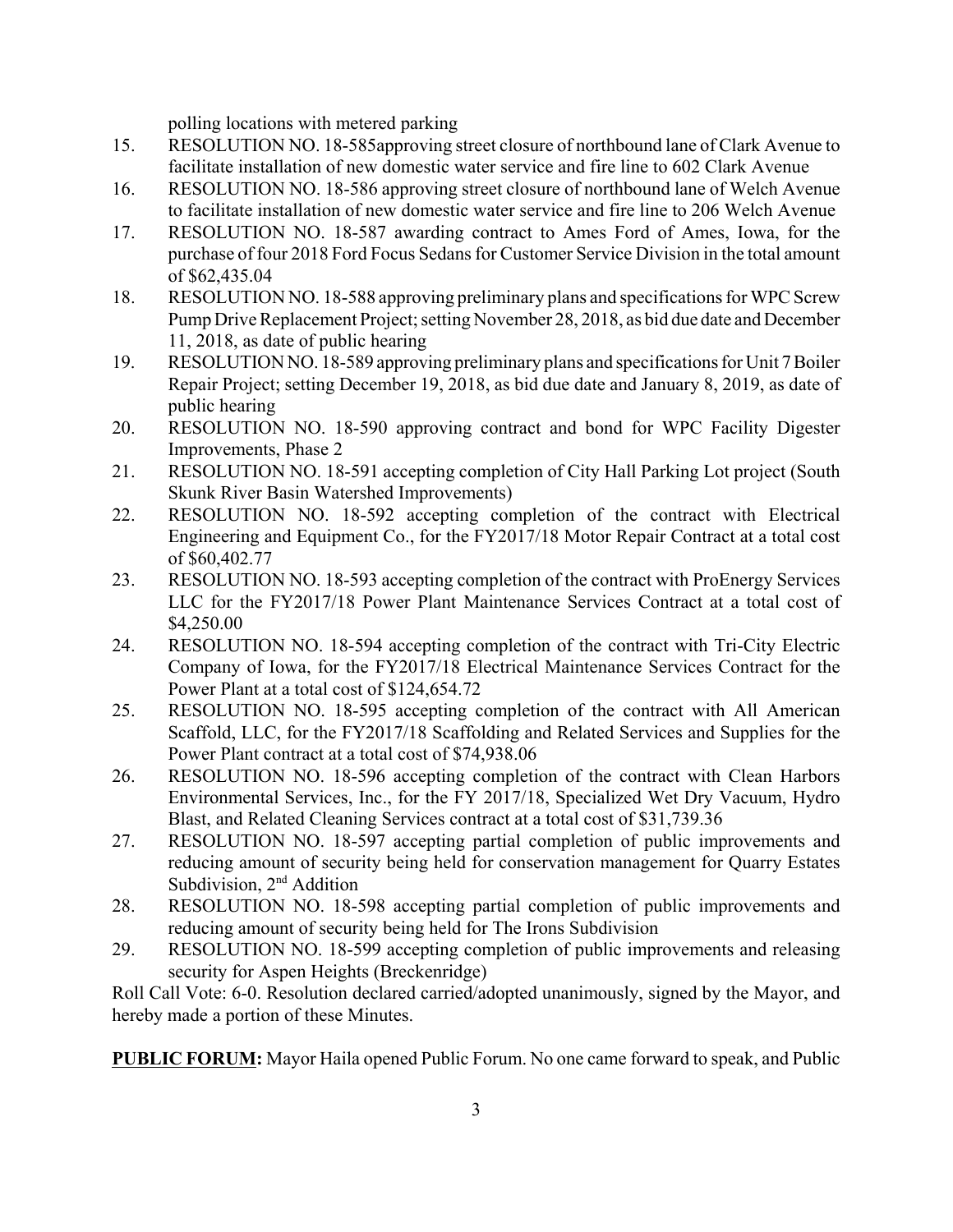Forum was closed.

**SHORT-TERM RENTALS**: Planning and Housing Director Kelly Diekmann stated over the past few months they have reviewed other city's Ordinances regarding short-term rentals. He explained that some of the decisions they were looking for tonight are an understanding of the definitions and the description of how short-term rentals will be licensed or permitted. Mr. Diekmann noted that depending on which direction is given will set up how the code is written, where is goes in the *Municipal Code*, and who and how it is administered. He wanted to point out in the standards that there was a conflict as to how they define the occupancy limit for the vacation rentals, and their intent was to match the rental code.

Council Member Martin inquired as to what the criteria would be for a Special Use Permit. Mr. Diekmann stated they did not write any unique criteria for the Special Use Permit and will default to the basic use standards. He further explained that the Zoning Board of Adjustment will have to define what type of use the applicant is going to have. Ms. Corrieri asked to clarify if someone is already an active rental that has a Letter of Compliance and wanted to become a short-term rental then they would need to apply for a Special Use Permit. Planner Ms. Sahlstrom stated that would be correct and there would also be a public hearing, so neighbors would be notified. Mr. Martin asked if the neighborhood said they didn't want a short-term rental in their area would that be enough for the Zoning Board of Adjustment to decline the application. Ms. Sahlstrom explained that the neighborhood would have to provide evidence as to why they didn't want the application to be approved. Mr. Diekmann then read aloud the criteria for zoning in a residential area and explained what works on one street may not work for another.

Council Member Gartin stated that an effort was made by the Planning Department to see what other communities are doing. He wanted to know if the Planning Department could address how the proposal, being presented tonight, is consistent or inconsistent with peer communities. Ms. Salhstrom explained what she found were trends: definitions of short-term rentals as 30 days or less, requiring an annual license, and cities that offer short-term rentals offer the Hosted Home Share option. She noted that West Des Moines only allowed the Hosted Home Share option. None of the Big 12 cities offer the Home Share option. Ms. Sahlstrom stated that she also found that cities are creating clear policies, which are easily enforced, and easy for the applicant to understand.

Council Member Gartin stated that having a requirement is only as good as the ability to enforce and wanted to know if the city is going to enforce the policies. Ms. Sahlstrom explained that one way to enforce is to have the property owner be required to show proof that the home is their primary residence before they are allowed to register it with the city. She also mentioned that another possibility would be to have the applicant provide a register for visitors to log their stay that can be reviewed anytime by the city. She noted that the reason why the Home Share option is not used that frequently is because it is hard to enforce. Mr. Martin explained that there were a few software options that might be available to help monitor the occupancy of the residences but would have to ask staff to investigate the different options. Mr. Diekmann stated that part of tonight is to find out how much effort, in terms of licensing and monitoring, is expected as they proposed the minimum in their report. He further explained that they could ask the applicant to use a register and when they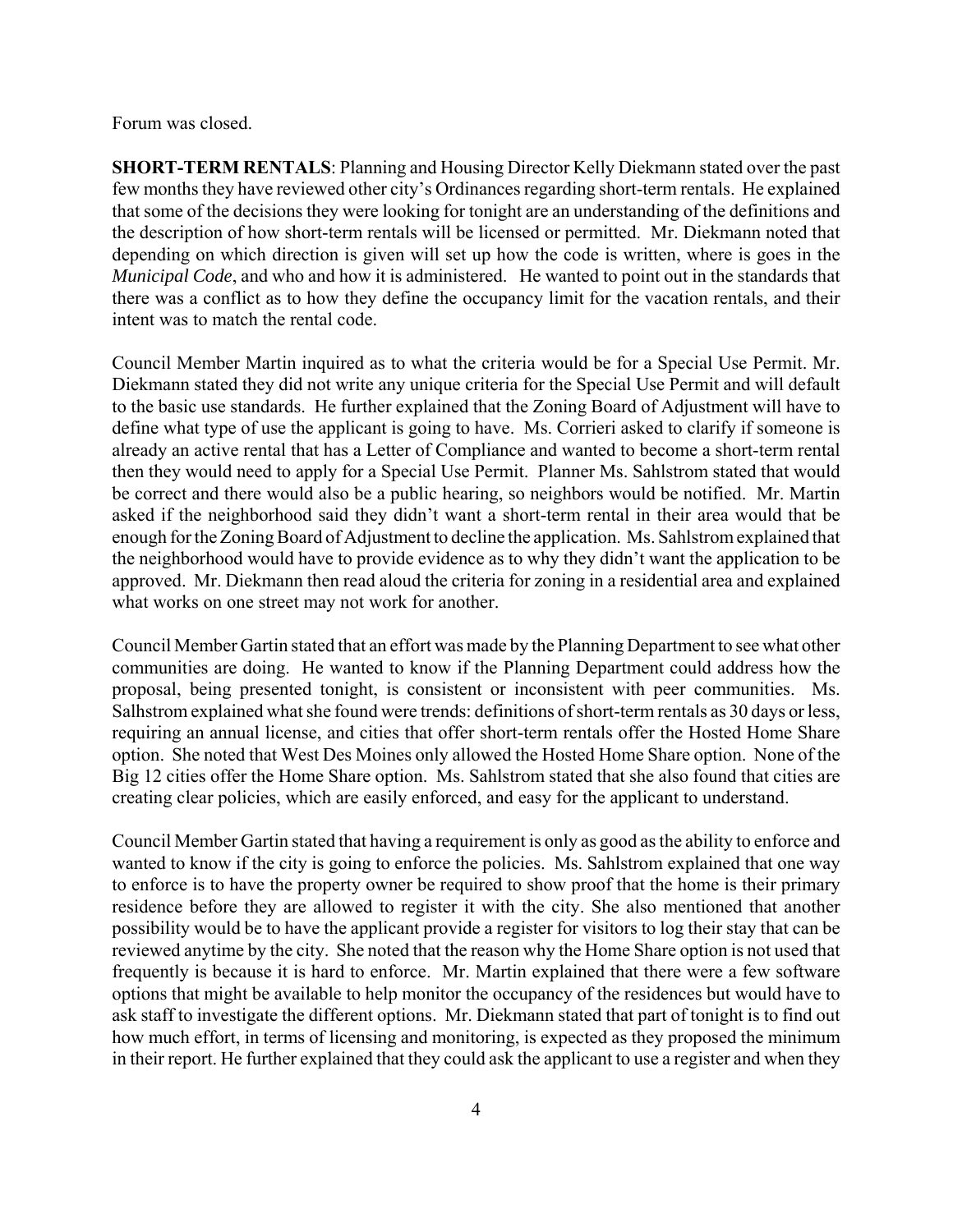renew in a year, they would need to provide documentation, and the rest of the year compliance is done by neighbor complaints. Further discussion ensued regarding enforcement.

Council Member Gloria Betcher asked about the area that is Hospital/Medical Zoned. She stated that Mary Greeley owns a number of homes in that zone and currently the STR Ordinance doesn't cover this area at all. She would like the Planning Department to look into this in the future to see if there are other homes in this zone that may want to become rentals. Mr. Diekmann stated that there are about four to five residential homes that are in that area and doesn't see a problem with them being a part of a rental.

Mayor Haila asked for clarification on what a home owner could do if they lived in one of the Rental Concentration Cap Neighborhoods. Mr. Diekmann stated they would be able to do any of the options except for a vacation rental, however; if the property is already licensed as a rental then they would be able to do a vacation rental.

Council Member Martin noted that the original proposal did not include duplexes, but the Planning and Zoning Commission wanted to include duplexes. He explained further that in the three types of short-term rentals each one had to have an owner-occupied requirement. If the owner lives on one side of a duplex, then they would need to register th property as an active rental.

Mr. Martin questioned how children were not counted in occupancy and counting children is different from long-term and short-term rentals. If someone was traveling to Ames for a sporting event, the children are not counted. Ms. Sahlstrom stated children are not counted but if City Council wanted to include this option they can.

Public Comment was opened: 6:47 p.m.

Jeff Hart, 1123 Harding Avenue, Ames, has had an airbnb since June 2016. He has a two-bedroom house where he lives. He has the quarter's upstairs and when his son moved out, he decided to do an airbnb. He noted he has worked with the Rental Inspections Department to get a Letter of Compliance, even though he was told he didn't need one, as he would like to be as up front as possible. Mr. Hart is getting married in December and will be looking to buy another home and wants to know what he can and can't do. He explained that the people he has had stay with him, have been excellent, some are professors, students, and parents visiting their kids at Iowa State University. All tenants are either temporarily in town or waiting for a long-term housing option to open up. Mr. Hart stated that when people come to stay with him, he recommends places for the visitors to go to in Ames, his desire is to work alongside the City of Ames. Mayor Haila inquired what Mr. Hart is anticipating doing with the home he is going to buy. Mr. Hart explained he would be looking at doing a bed and breakfast per his conversations with Planning and Housing.

Jim Ryken, 4002 Laura Court, Ames, bought a house as an investment property, and is currently using it as a short-term rental. He noted that when he and his wife travel, they only need a place that has a couple bedrooms. Under the proposal presented tonight they would need to find a house that is bigger than what they normally stay in. He would like Council to consider how the maximum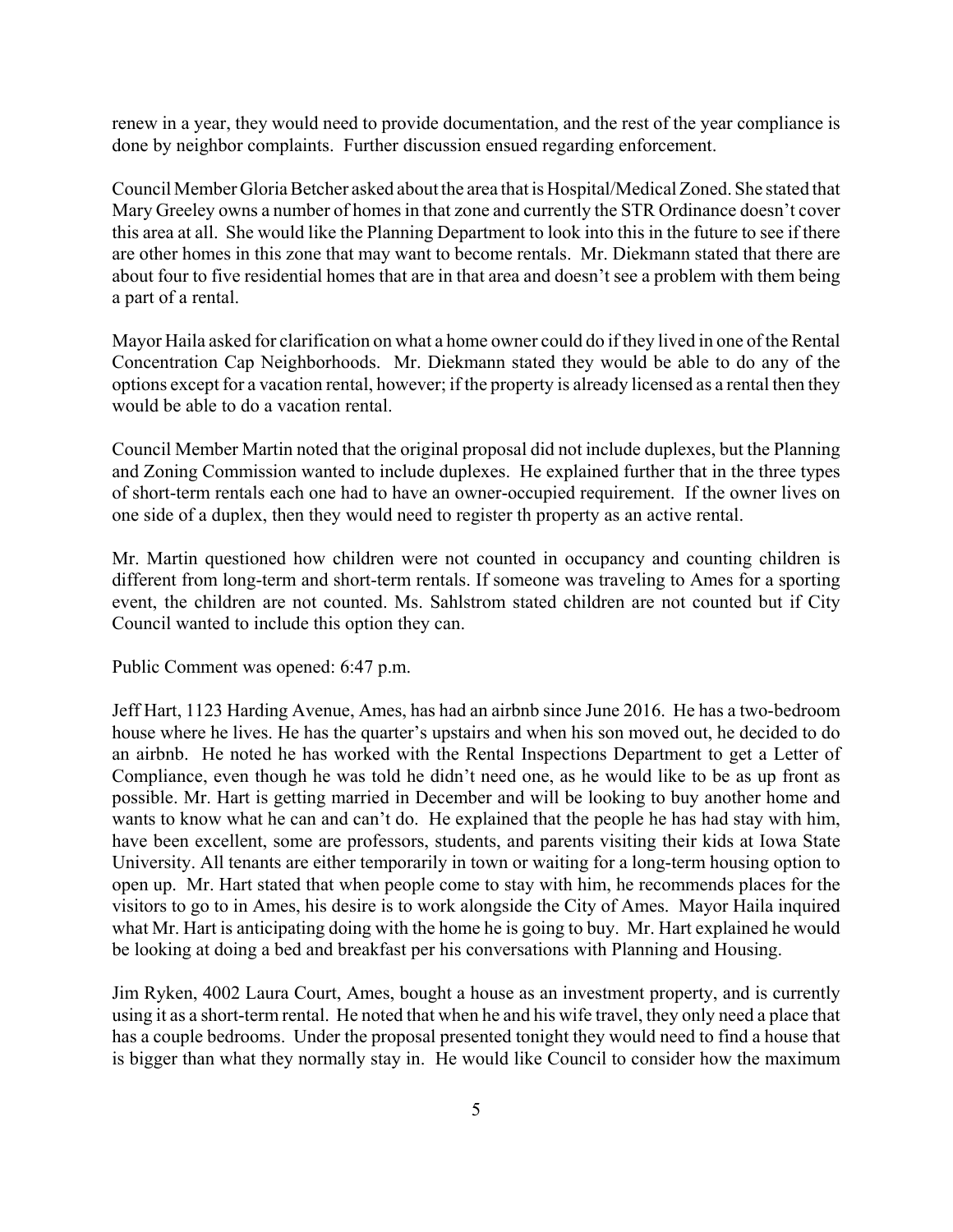occupancy is based for short-term rentals.

Shannon Stack,  $1613 \, 24^{\text{th}}$  Street, Ames, has been present at every meeting concerning rentals. She asked for clarification on how a duplex can be used regarding short-term rental and long-term rentals. Ms. Stack stated the City will lose a lot of people that have Hosted Home Shares due to the number of occupants they can have. She does rent to a lot of students but with rental codes she is restricted to what she can do. She explained she averages about 60 airbnb rentals throughout the year.

Ryan Houck, 65697 190<sup>th</sup> Street, Nevada, has spoken a few times before about rentals and is for airbnb's. He knows there are a lot of hosts in town that want to comply and would like to see a set of rules that would be enforceable. Mr. Houck is in support of alternative one in the staff report.

Public Comment was closed at 7:01 p.m.

Council Member Nelson wanted to know from the previous discussions about excluding apartments and condos, was it staff or Council driven. Ms. Sahlstrom noted that she has the report from March 2018, and it wasn't clear from the table what the direction was. Mr. Diekmann stated he doesn't believe an in-depth conversation was had about including or excluding apartments and condos from short-term rental.

Council Member Beatty-Hansen asked about the hotel/motel tax and how properties are required to charge this. Mr. Diekmann stated they don't collect the tax as that goes to the state, but they can do an educational piece when an application is being turned it to make sure the homeowner is aware of the tax requirement. Ms. Beatty-Hansen stated that is an element that they would like to see somehow in the renewal process.

Council Member Betcher inquired if they would be looking at doing proactive enforcement instead of reactive enforcement. She would like to see Council doing something a little more proactive with enforcement instead of being just compliant based. Ms. Sahlstrom stated that once the recommendation is adopted, they will have a 60-90 day compliance window, where during this time some notifications can be sent out to get airbnb's to register, and then seeing if software is needed after that for further compliance.

Moved by Betcher, seconded by Beatty-Hansen, to have staff prepare a memo on the different options for proactive enforcement.

Vote on Motion: 6-0. Motion declared unanimously.

Moved by Gartin, seconded by Martin, to select Option 4, to have City Council request additional information and defer taking action.

Council Member Gartin doesn't feel Council is in a position to take action tonight because there are areas of rentals that have not been addressed yet and would like Ms. Hoskins to reach out to students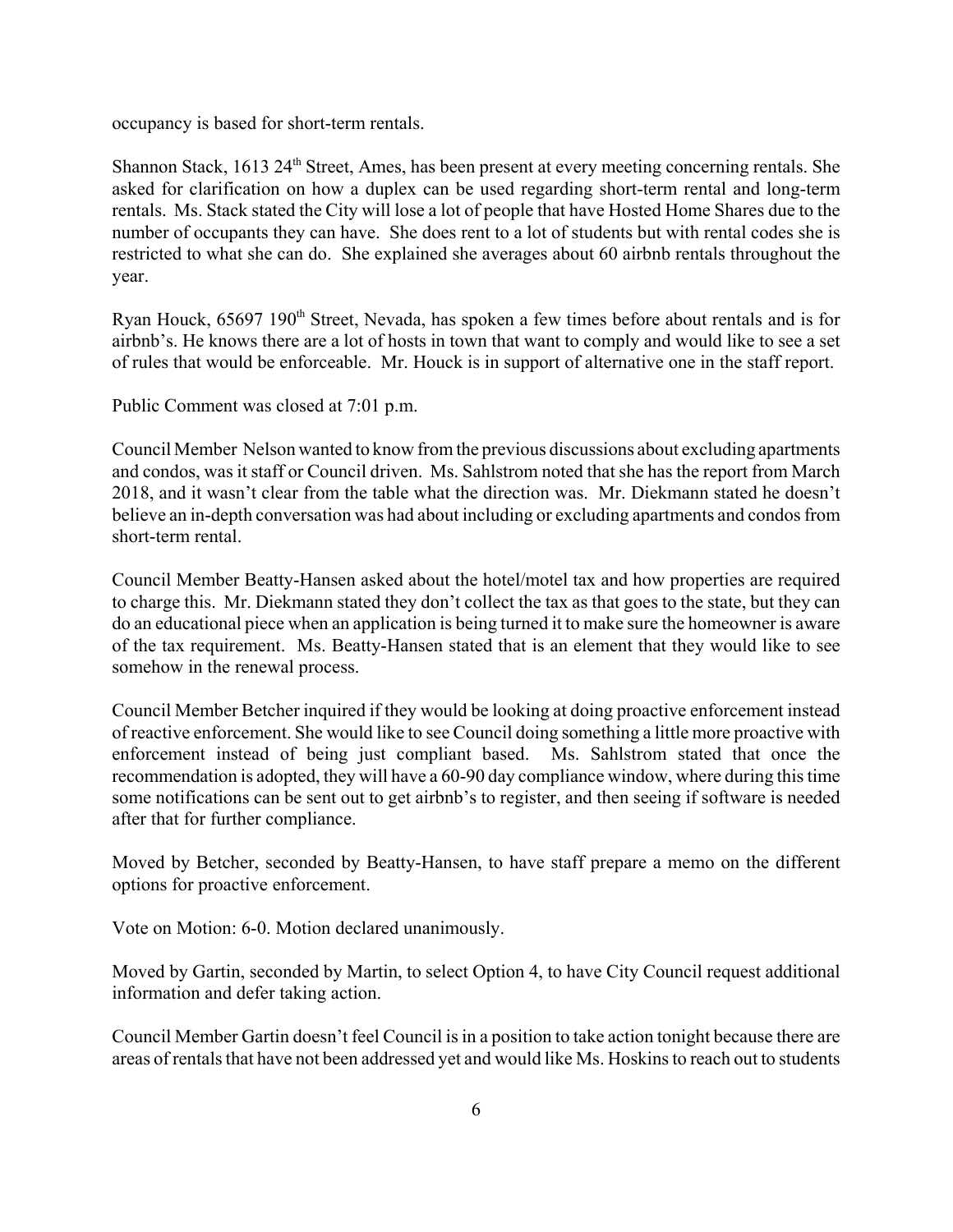to get their opinion.

Mr. Gartin amended his motion to get more information about what is being done so far and what the potential is for STR. Further discussion ensued regarding where each Council Member stood on their thoughts regarding the current motion.

Vote on Motion: 3-3. Voting aye; Gartin, Betcher, Martin. Voting nay; Nelson, Corrieri, and Beatty-Hansen. Motion failed.

Moved by Betcher, seconded by Beatty-Hansen, to select option one to have City Council direct staff to publish notice for a public hearing and finalize the attached draft text amendments allowing short-term rentals within single-family and two-family dwellings, by establishing zoning definitions and standards (hosted home shares, home shares, bed & breakfast establishments, and vacation rentals), and create a new Municipal Code Chapter to address licensing, fees, and enforcement procedures for short-term rentals.

Vote on Motion: 2-4. Voting aye: Betcher, Beatty-Hansen. Voting nay: Nelson, Martin, Gartin, Corrieri. Motion failed

Moved by Beatty-Hansen, seconded by Nelson, to defer taking action tonight and ask for staff to bring back the following information on the November 13, 2018 Agenda:

- 1. How would Planning Staff categorize multi-family apartments and condos; would it be the same as a single-family dwelling.
- 2. What is currently being done by Mary Greeley with their properties within the hospital/medical zone and what other homes are rentable in the area under the STR language?

Vote on Motion: 6-0. Motion declared unanimously.

**PRESENTATION OF 2018 RESIDENT SATISFACTION SURVEY RESULTS:** Public Information Officer Susan Gwiasda presented highlights from the  $36<sup>th</sup>$  Annual Residential Satisfaction Survey. She noted that overall the results are similar to last years. The overall rating for the City was 98% being very good or good.

**FLOOD MITIGATION - RIVER FLOODING**: Mayor Haila noted that this item was initiated by a letter that Council referred to staff regarding the Tom Carney property. Chuck Winkleblack had asked the Mayor to table this item to the November 27, 2018, City Council Meeting.

Moved by Nelson, seconded by Betcher, to table the flood mitigation-river flooding agenda item until the City Council meeting on November 27, 2018. Vote on Motion: 6-0 Motion declared unanimously.

**HEARING ON ZONING TEXT AMENDMENT RELATED TO DEVELOPMENT STANDARDS OF THE NEIGHBORHOOD COMMERCIAL ZONING DISTRICT:** Mr. Diekmann noted that Council looked at this item in a previous staff report and the only thing that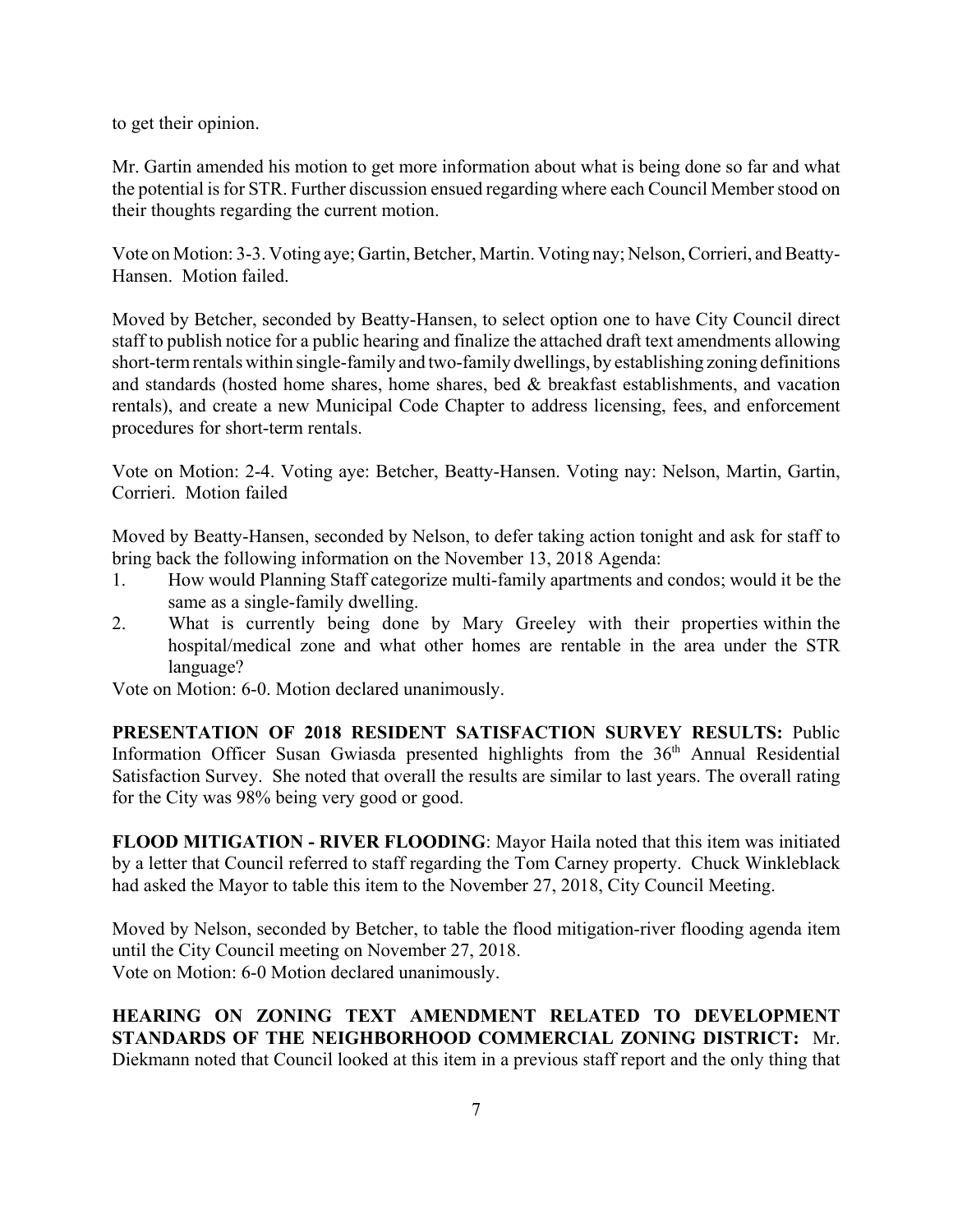had changed was what could be outside.

The public hearing was opened and closed by Mayor Haila since there was no one wishing to speak.

Moved by Gartin, seconded by Corrieri, to pass on first reading an ordinance related to Development Standards of the Neighborhood Commercial Zoning District.

Roll Call Vote: 6-0. Resolution declared adopted unanimously, signed by the Mayor, and hereby made a portion of these Minutes.

## **HEARING ON ZONING TEXT AMENDMENT TO ALLOW ALTERNATIVE LANDSCAPE PLAN APPROVAL IN CONJUNCTION WITH A SPECIAL USE PERMIT:**

The public hearing was opened and closed by Mayor Haila since there was no one wishing to speak.

Moved by Beatty-Hansen, seconded by Gartin, to pass on first reading an ordinance to allow Alternative Landscape Plan approval in conjunction with a Special Use Permit.

Roll Call Vote: 6-0. Resolution declared adopted unanimously, signed by the Mayor, and hereby made a portion of these Minutes.

# **HEARING ON AMENDMENT TO MAJOR SITE DEVELOPMENT PLAN FOR GREEN HILLS PLANNED RESIDENCE DISTRICT:** Council Member Nelson indicated he will be abstaining from the vote on this item.

Planning and Housing Director Kelly Diekmann pointed out that he had given Council members a memo asking that Alternative One be amended to add a condition of approval. He explained that when they wrote the Council Action Form last week it was under the impression that the vacation of the public water main, at the south end of the site, would be on the agenda tonight to set a date of Public Hearing, however; this was not done.

Planner Justin Moore explained that Green Hills originated as a retirement community as part of a conceptual master plan with the nearby Gateway Hotel in 1979. The overall complex has gone through five major expansions since the original development, with the last significant revision in 2014 to expand the residential, parking, and administrative areas. The 2014 approval included a phasing plan for subsequent development. The major site plan amendment in 2014 included the following phasing plan as noted below in the following timeline:

- 1. Independent Living Addition 1 to 2 years
- 2. Commons Addition and Remodeling 1 to 2 years
- 3. Independent Living Alternate 3 to 5 years
- 4. Future Commons Remodeling 3 to 5 years
- 5. Future Commons Phase 5 to 10 years

An extension of the timeline in the phasing plan was approved by City Council in 2015, which allowed the phasing timeline to begin at the time the extension was granted. The proposed residential tower and care facility amenity additions were contemplated as Phase 2 of planned expansions in 2014. The addition of the twin home is a new proposal not included in the initial Phase 2 approval.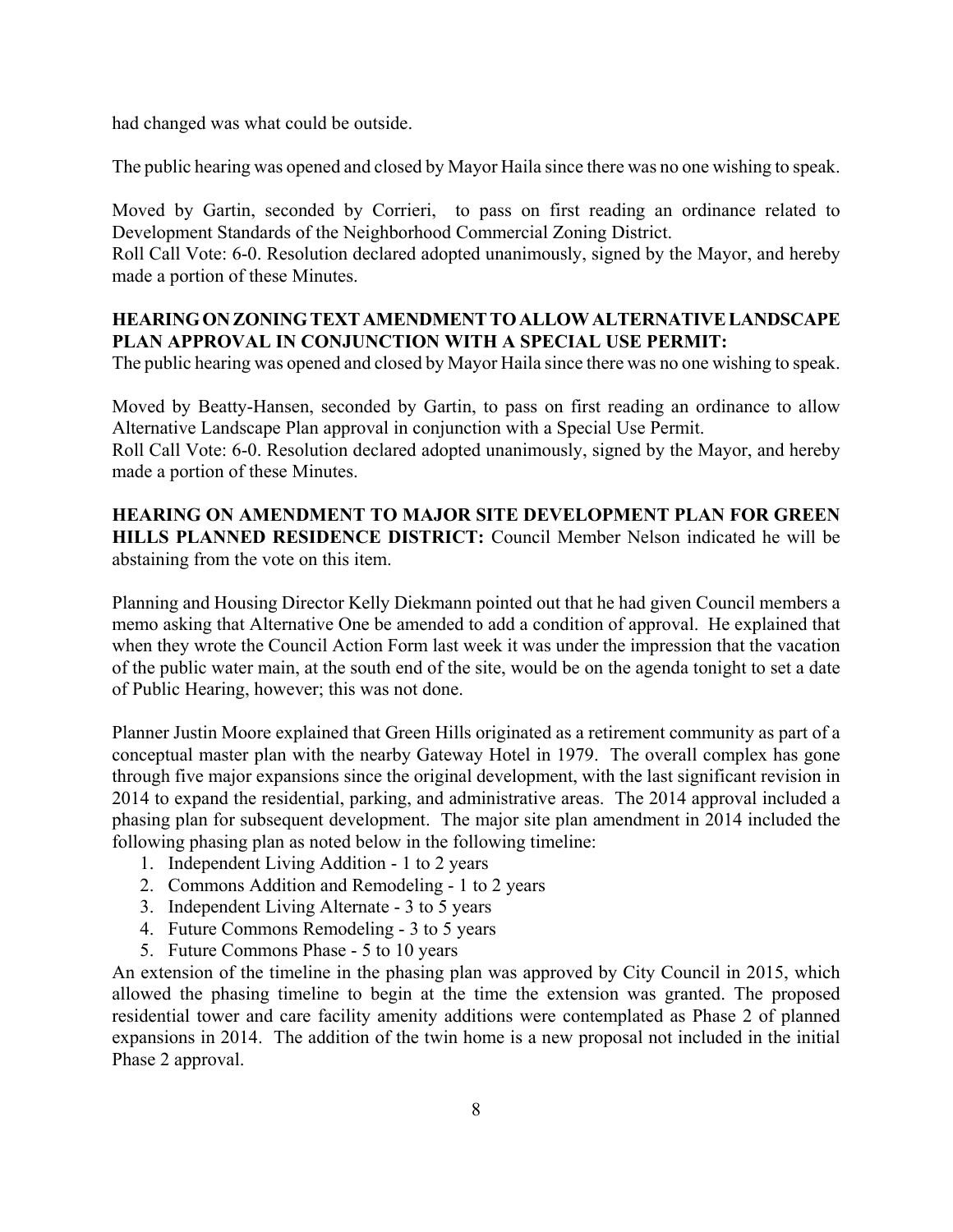Mr. Moore stated that the Planning and Zoning Commission recommended an additional condition of approval by City Council that Green Hills meet with nearby neighbors to address their questions and concerns. On October 4 representatives of Green Hills met with area neighbors to hear comments and concerns related to the proposed project. A concern that was brought up by neighbors was regarding an area, known as the limited development zone, is a buffer area that first showed up on the Green Hills Master Plan in 1983. The buffer zone is a 60' wide area that only provides limited uses and no structures. He displayed a Site Development Plan from 1983 and indicated the buffer zone. A 1985 Site Plan amendment was displayed showing the limited development zone in more detail in regard to outlots. Council Member Gartin asked if there were any other written documents that accompanied the 1985 Site Plan, which might shed a little more light on the use of the property. Mr. Moore stated that there was a Resolution from 1986 that indicated what was permitted within the limited development zone. This was in conjunction with some of the neighboring property owners, their desire to purchase outlots; to date only three of the outlots has been purchased. Mr. Moore noted that in writing the limited development zone is explained as an area that is along the south and west areas of the site and provides a buffer between the properties. Council Member Betcher asked if there was any record of how they went from the 1979 plan to the 1983 version. Mr. Diekmann stated that there are records and files but there is no explanation as to the thought process of why the amendments were done the way they were. Mayor Haila inquired if there was anything in writing showing that the neighbors acknowledged the understanding of what the parcels were for. Mr. Moore said that they did have a document from 1986 with signatures from the neighbors. The document is their agreement as to what uses are allowed within the limited development zone. Further discussion ensued regarding documentation and the abstracts.

Mark Stephenson, 2337 Woodview Drive, Ames, bought his house in 2013 from one of the original owners. He asked that Council enforce the PUD that was filed on July 31, 1986. He displayed a Site Development Plan and stated he believes the 60' wide limited development zone goes from the south to the west and all the way down and across the bottom of the Site Plan as there was no line cutting off the zone. Mr. Stephenson then showed a Landscape Concept Plan that was drawn in July 1983 and date stamped in 1986.

Mike Schmidt, 2325 Woodview Drive, Ames showed a map from 1979 that showed a minimum of 60' green space and there is a line that showed some different markings of the 60' area. He would like Council to honor the agreements that were made in 1983 and amended slightly in 1986.

Cathy Smelser, 2309 Woodview Drive, Ames, explained that what Mr. Stephenson and Mr. Schmidt presented, was the understanding, that with the original document, that because of the different residential communities they would provide a 60' buffer between the two areas. She noted that the majority of the residential owners support the action that the PUD as originally agreed upon.

Rod Copple, 4938 Hemingway Drive, Ames, Green Hills Executive Director for the past 18 years. He was taken back by the bitterness that was displayed at the Planning and Zoning meeting. He asked to support the staff recommendation without the condition that was added from the memo. Mr. Copple stated that work for the water easement is in process and will get done. He would like to get amenities started before the weather gets worse. Green Hills was opened in 1986 and has had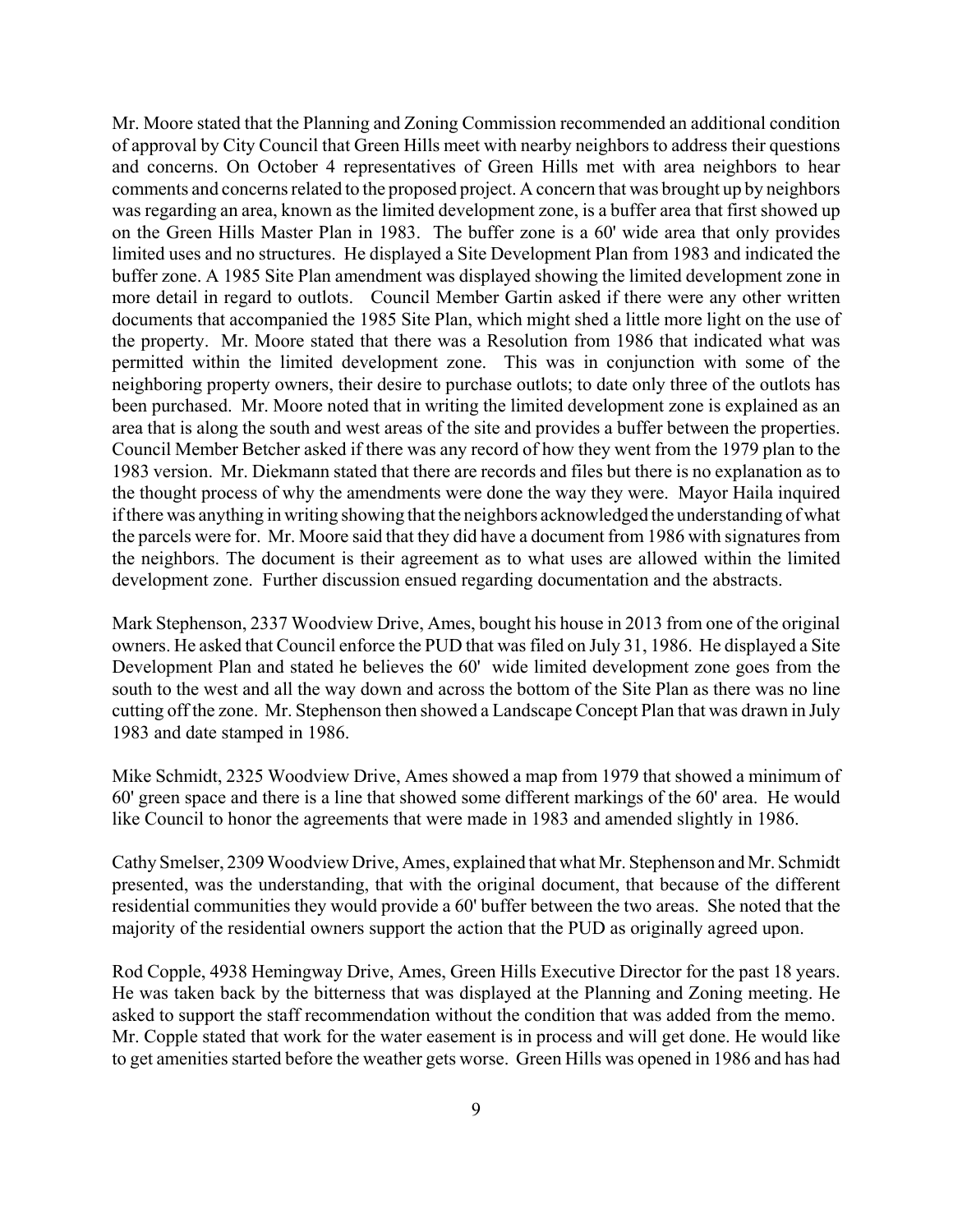four major changes in their community and each time they have followed the polices of City Council and doesn't feel that should go back to a plan from 1979 when other amendments were approved years after that date. Mr. Copple stated that Green Hills has more than 200 residents and they want to make their neighbors happy. He showed the Landscape Concept Plan from 1983 there are town homes that in the drawing that are closer than 60 feet, the garden on the map is shown in three different locations and only shows one building that had been built, as the process moves forward the drawings change. The 1986 Site Development Plan was shown again where Mr. Copple indicated in the limited development zone the arrows point up and never point to the right or the south, he feels if there was intent that it was to expand to the south side of the Campus or to the west then arrows would have been marked in those areas. Mr. Copple explained they have added shrubs and removed some parking to make it better for their neighbors. He noted that with the water issue they will be spending between \$30,000 to \$70,000 extra to help the neighborhood with the storm water runoff.

Council Member Gartin asked for the map that showed the defined arrows to be displayed again. He explained he has seen about 1,000 plat maps and wanted to verify that if the standard is that if the document delineates where that exists does not necessarily have to have an arrow pointing it out. Scott Renaud stated that he believes that since the subsequent documents later indicate the arrows there was some clarification that was asked for and that is why the later version has the more defined arrows. Mr. Gartin wanted to clarify that just because there aren't other arrows going to the other locations is determinative by itself. Mr. Renaud stated that is true.

Cathy Smelser, 2309 Woodview Drive, Ames, noted that the outlots were proposed by the ISU foundation and she does have a letter stating that if any of the property owners were interested in purchasing the 60 foot at that time,but it had no regards to the 60' buffer.

The public hearing was closed by Mayor Haila since there was no one else wishing to speak.

Council Member Gartin asked City Attorney, Vicki Feilmeyer if anything she has heard tonight that would be helpful for Council to know from a legal perspective. Ms. Feilmeyer stated there was not.

Council Member Martin noted that this request is complicated and some of the documents he has seen tonight, is the first time he has seen them. He is concerned with the pace that the information is coming and none of the information resolves where the limited development zone is. He proposed that Council delay making a decision on the request tonight for the twin home and continue with the amenity's portion only.

Mayor Haila asked for Mr. Diekmann to comment on clarifying if it is appropriate to pull apart Plannings recommendation on the Amendment to the Major Site Development Plan for the Green Hills Community. Mr. Diekmann stated his advice is to keep the recommendation as one but, can do a separate motion but may have to start over.

Council Member Betcher stated she has the same concerns as Mr. Martin and wanted to know if she were to make motion would it be to deny the proposed text amendment or ask for additional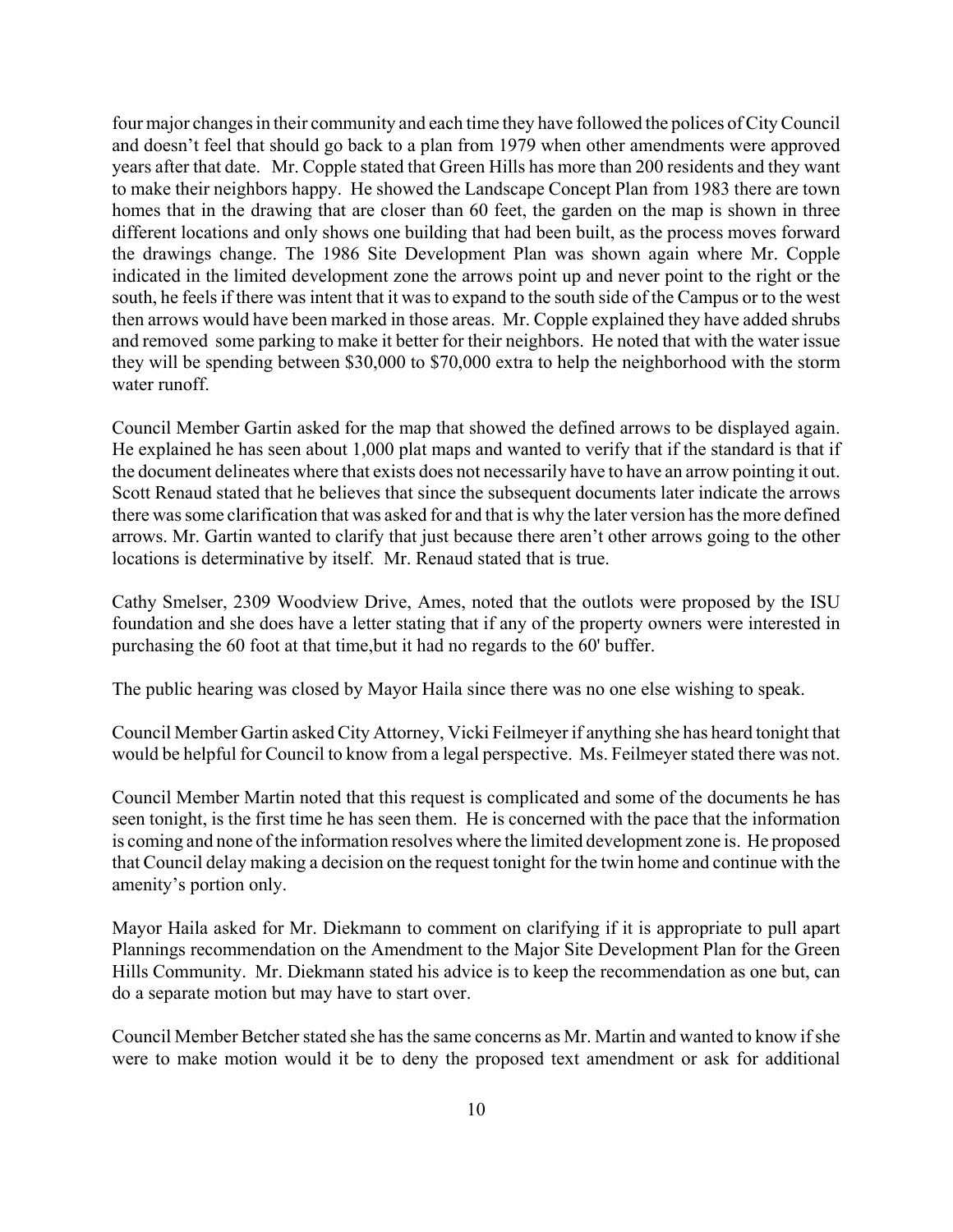information. Mr. Diekmann said the Council can make any motion for any alternative that they wish to do. Ms. Corrieri wanted to know what other information is needed. Ms. Betcher explains that she doesn't need more information but a clarification on which map precedes the other. Mr. Gartin noted he would like a legal opinion from the City Attorney in case there is a lawsuit over the decisions made tonight. Further discussion was had by Council as to if they could separate their motion from the amenity and twin home options.

Moved by Betcher, seconded by Gartin to continue the hearing for the Amendment to the Major Site Development Plan for the Green Hills Community Planned Residence District Zone until the next Council meeting on November 13, 2018.

Rod Copple stated he doesn't think Council is going to find any different answers from what was presented if they choose to postpone tonight's decision. He wanted to move forward with everything but is more than willing to move forward with at least the amenity's portion and then continue the discussion on the twin home.

Motion withdrawn.

Moved by Betcher, seconded by Gartin, to adopt RESOLUTION NO. 18-600 approving the Amendment to the Major Site Development Plan for the amenities building portion with the stipulation that prior to issuance of a building permit for construction in the water line easement area, the City has commenced with the vacation of the water line easement and the applicant has completed the work to install a new water line and appropriately abandon the existing line. Roll Call Vote: 5-0-1. Voting aye: Beatty-Hansen, Gartin, Corrieri, Betcher, Martin. Abstaining: Nelson.

Moved by Betcher, seconded by Gartin, to move the twin homes portion to the next City Council meeting on November 13, 2018 to get a legal opinion on the documents.

Assistant City Attorney Victoria Feilmeyer stated that after reviewing the Council Action form and the seeing the presentations tonight, if there was an actual agreement then it would have been recorded with the abstract. She explained that she does not think there is going to be any new information she can provide. Ms. Feilmeyer noted that the Planning Department has done a thorough analysis of the Site Development Plan along with the Planning & Zoning Commission.

Motion withdrawn.

Moved by Corrieri, seconded by Beatty-Hansen to adopt RESOLUTION NO. 18-603 approving the Amendment to the Major Site Development Plan for the twin home portion. Roll Call Vote: 4-2. Voting aye: Gartin, Corrieri, Nelson, Beatty-Hansen. Voting nay: Betcher, Martin.

# **HEARING ON 2017-18 CONSOLIDATED ANNUAL PERFORMANCE AND EVALUATION REPORT (CAPER):** Housing Coordinator, Vanessa Baker Latimer noted before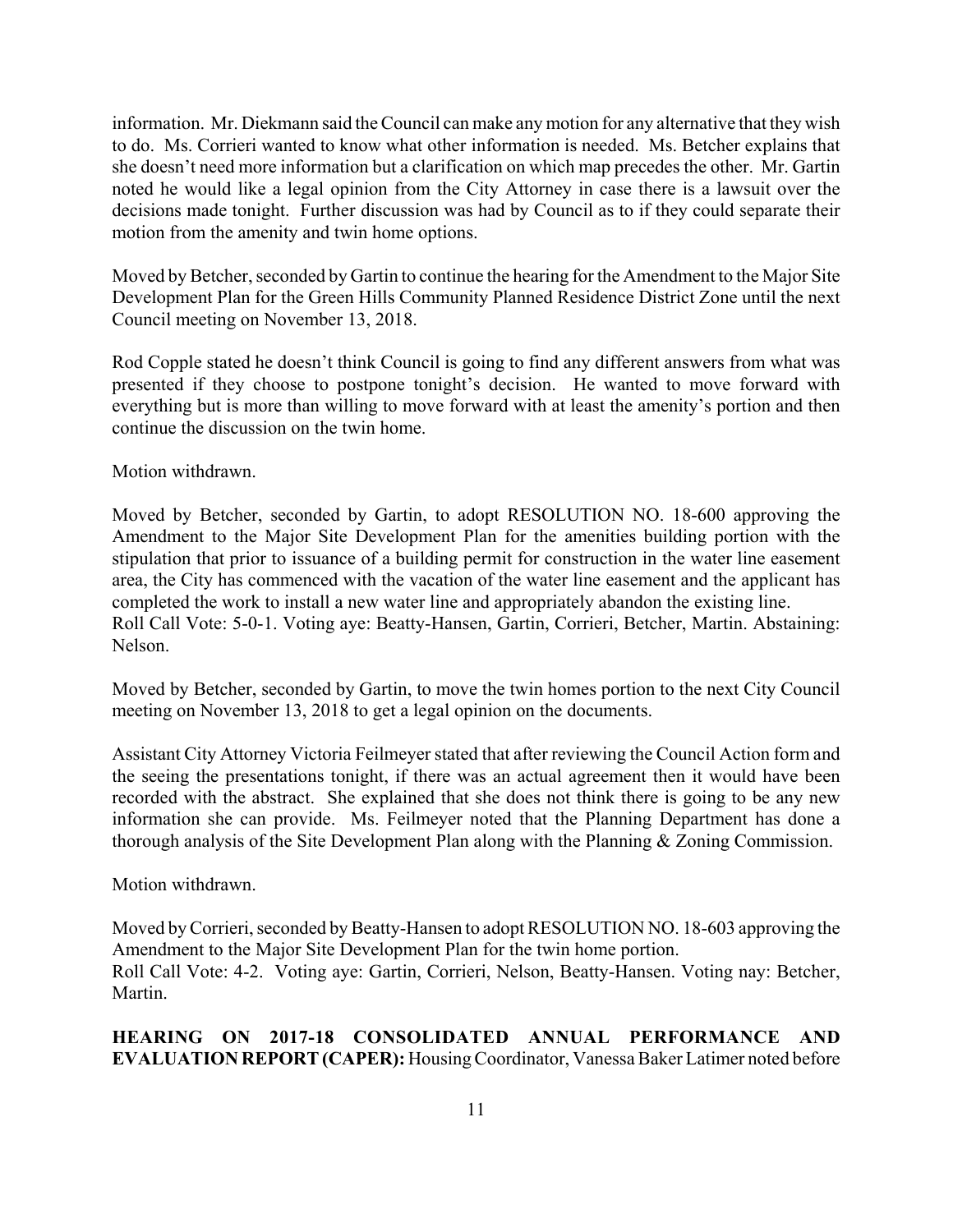Council is the CAPER report from fiscal year 2017-2018. The report shows they spent \$444,951; served 87 low-income housing residents and received \$41,232 in program income. The Report needs to be submitted to HUD by October 31, 2018 to be compliant.

The public hearing was opened and closed by Mayor Haila since there was no one wishing to speak.

Moved by Corrieri, seconded by Betcher, to adopt RESOLUTION NO. 18-601 approving the 2017- 18 Consolidated Annual Performance and Evaluation Report (CAPER). Roll Call Vote: 6-0. Resolution declared adopted unanimously, signed by the Mayor, and hereby made a portion of these Minutes.

**HEARING ON LEASE AGREEMENT WITH YOUTH AND SHELTER SERVICES FOR PARKING LOT P:** The public hearing was opened and closed by Mayor Haila since there was no one wishing to speak.

Moved by Corrieri, seconded by Gartin, to adopt RESOLUTION NO. 18-602 approving the Lease Agreement with Youth and Shelter Services for Parking Lot P.

Roll Call Vote: 6-0. Resolution declared adopted unanimously, signed by the Mayor, and hereby made a portion of these Minutes.

**ORDINANCE REGARDING EXCEPTIONS TO MINIMUM STORIES AND MINIMUM FLOOR AREA RATIO FOR THE DOWNTOWN SERVICE CENTER:** The public hearing was opened and closed by Mayor Haila since there was no one wishing to speak.

Moved by Nelson, seconded by Corrieri, to pass on second reading an ordinance to allow Exceptions to Minimum Stories and Minimum Floor Area Ratio for the Downtown Service Center. Roll Call Vote: 5-1. Voting aye: Betcher, Nelson, Beatty-Hansen, Gartin, Corrieri. Voting nay: Martin.

**ORDINANCE TO ALLOW REMOTE PARKING AS AN ACCESSORY USE IN THE NEIGHBORHOOD COMMERCIAL ZONING DISTRICT:** The public hearing was opened and closed by Mayor Haila since there was no one wishing to speak.

Moved by Beatty-Hansen, seconded by Corrieri, to pass on third reading and adopt ORDINANCE NO.4372 allowing remote parking as an accessory use in the Neighborhood Commercial Zoning District.

Roll Call Vote: 6-0. Motion declared carried unanimously

**DISPOSITION OF COMMUNICATIONS TO COUNCIL:** Moved by Gartin, seconded by Corrieri, to send a letter denying taking any action on the letter from Jedidiah Bartlett to consider a cap rent per month related to the value of rental properties. Vote on Motion: 6-0. Motion declared carried unanimously.

Moved by Gartin, seconded by Corrieri, to send a letter denying taking any action on the letter from